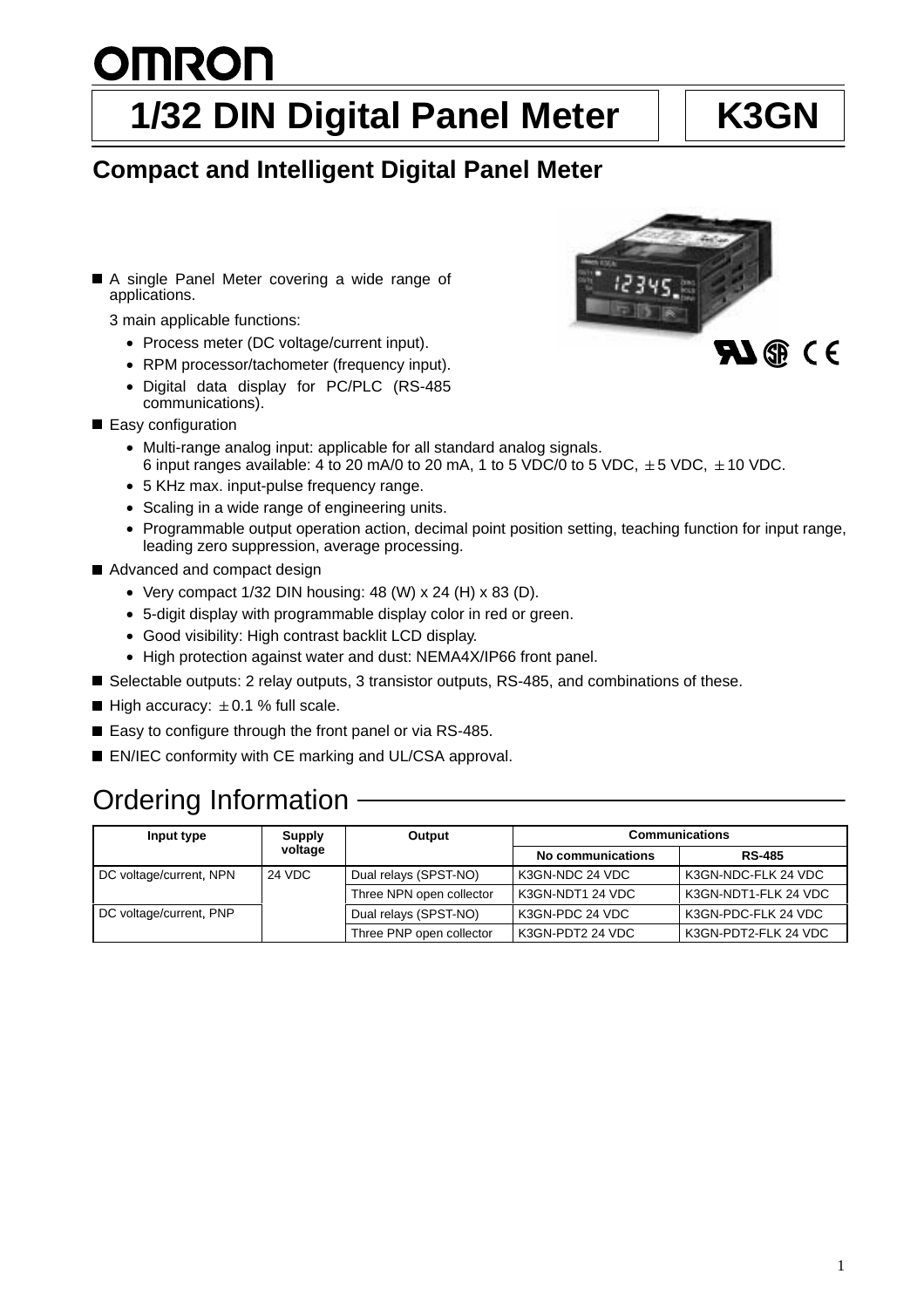## **Model Number Legend:**

|  |  | K3GN - $\Box$ - $\Box$ 24 VDC |
|--|--|-------------------------------|
|  |  |                               |

**12 3**

- **1. Input Type** ND: DC voltage/current, NPN
	- PD: DC voltage/current, PNP

## **2. Output Type**

- C: 2 relay contact outputs (SPST-NO)
- T1: 3 transistor outputs (NPN open collector)
- T2: 3 transistor outputs (PNP open collector)
- **3. Communications Output Type** None: Communications not supported FLK: RS-485

# **Specifications**

# **Ratings**

| <b>Supply voltage</b>        | 24 VDC                                                                                                                                                                                                                                                                                  |                                                                                                                                                                                                                                                                                                                                                                               |  |
|------------------------------|-----------------------------------------------------------------------------------------------------------------------------------------------------------------------------------------------------------------------------------------------------------------------------------------|-------------------------------------------------------------------------------------------------------------------------------------------------------------------------------------------------------------------------------------------------------------------------------------------------------------------------------------------------------------------------------|--|
| Operating voltage range      | 85% to 110% of the rated supply voltage                                                                                                                                                                                                                                                 |                                                                                                                                                                                                                                                                                                                                                                               |  |
| Power consumption (see note) | 2.5 W max. (at max. DC load with all indicators lit)                                                                                                                                                                                                                                    |                                                                                                                                                                                                                                                                                                                                                                               |  |
| <b>Insulation resistance</b> | 20 $M\Omega$ min. (at 500 VDC) between external terminal and case.<br>Insulation provided between inputs, outputs, and power supply.                                                                                                                                                    |                                                                                                                                                                                                                                                                                                                                                                               |  |
| Dielectric withstand voltage | 1,000 VAC for 1 min between external terminal and case.<br>Insulation provided between inputs, outputs, and power supply.                                                                                                                                                               |                                                                                                                                                                                                                                                                                                                                                                               |  |
| Noise immunity               | for square-wave noise with 1 ns                                                                                                                                                                                                                                                         | $\pm$ 480 V on power supply terminals in normal mode, $\pm$ 1,500 V in common mode, $\pm$ 1 µs, or 100 ns                                                                                                                                                                                                                                                                     |  |
| <b>Vibration resistance</b>  | Malfunction: 10 to 55 Hz, 10 min each in X, Y, and Z directions; acceleration: 9.8 m/s <sup>2</sup><br>Destruction: 10 to 55 Hz, 30 min each in X, Y, and Z directions; acceleration: 19.6 m/s <sup>2</sup>                                                                             |                                                                                                                                                                                                                                                                                                                                                                               |  |
| <b>Shock resistance</b>      | Malfunction: Models with transistor outputs: 196 $m/s2$ for 3 times each in X, Y, and Z directions<br>Models with relay contact outputs: 98 m/s <sup>2</sup> for 3 times each in X, Y, and Z directions<br>Destruction: 294 m/s <sup>2</sup> for 3 times each in X, Y, and Z directions |                                                                                                                                                                                                                                                                                                                                                                               |  |
| <b>Ambient temperature</b>   | Operating: $-10^{\circ}$ C to 55 $^{\circ}$ C (with no condensation or icing)<br>Storage: $-25^{\circ}$ C to 65 $^{\circ}$ C (with no condensation or icing)                                                                                                                            |                                                                                                                                                                                                                                                                                                                                                                               |  |
| <b>Ambient humidity</b>      | Operating: 25% to 85% (with no condensation)                                                                                                                                                                                                                                            |                                                                                                                                                                                                                                                                                                                                                                               |  |
| <b>Ambient atmosphere</b>    | Must be free of corrosive gas                                                                                                                                                                                                                                                           |                                                                                                                                                                                                                                                                                                                                                                               |  |
| <b>EMC</b>                   | Emission Enclosure:<br><b>Emission AC Mains:</b><br>Immunity ESD:<br>Immunity-RF-interference:<br>Immunity Conducted Disturbance:<br>Immunity Burst:                                                                                                                                    | EN55011 Group 1 class A<br>EN55011 Group 1 class A<br>EN61000-4-2:4-kV contact discharge (level 2)<br>8-kV air discharge (level 3)<br>10 V/m (amplitude modulated, 80 MHz to<br>ENV50140:<br>1 GHz) (level 3)<br>10 V/m (pulse modulated, 900 MHz)<br>10 V (0.15 to 80 MHz) (level 3)<br>ENV50141:<br>EN61000-4-4:2-kV power-line (level 3)<br>2-kV I/O signal-line (level 4) |  |
| <b>Approved standards</b>    | UL508, CSA22.2; conforms to EN50081-2, EN50082-2, EN61010-1 (IEC61010-1); conforms to<br>VDE106/part 100 (Finger Protection) when the terminal cover is mounted.                                                                                                                        |                                                                                                                                                                                                                                                                                                                                                                               |  |
| Weight                       | Approx. 100 g                                                                                                                                                                                                                                                                           |                                                                                                                                                                                                                                                                                                                                                                               |  |

**Note:** A control power supply capacity greater than the rated capacity is required when the Digital Panel Meter is turned ON. Do not forget to take this into consideration when using several Digital Panel Meters. When power is supplied, all indicators will light and outputs will be OFF. When using startup compensation time operation, the display will read "00000" and all outputs will be OFF.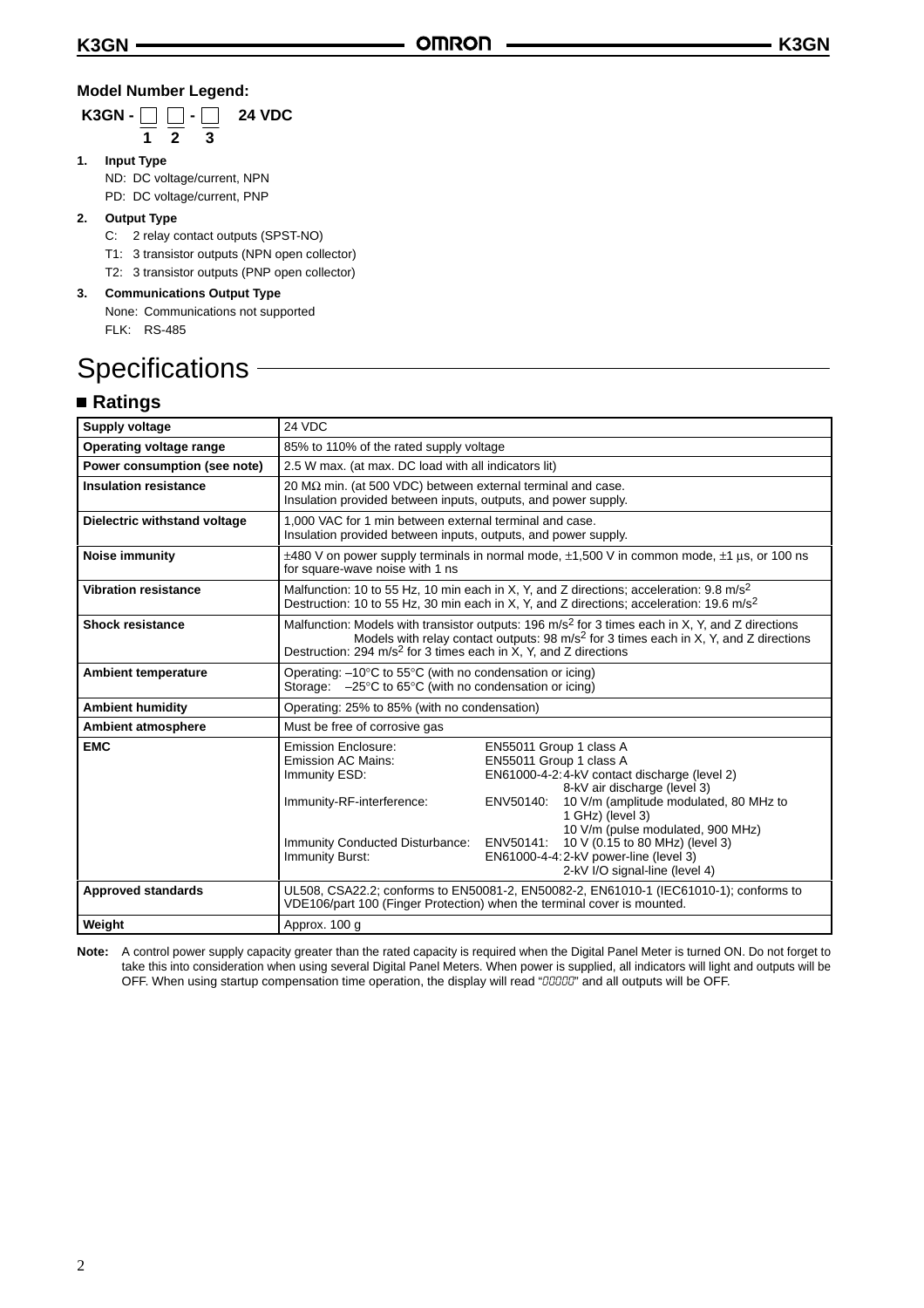# **Input/Output Ratings**

### **Relay Contact Output**

(Incorporating G6K Relays)

| <b>Item</b>                                                             | Resistive load ( $cos\phi = 1$ )                                                    |
|-------------------------------------------------------------------------|-------------------------------------------------------------------------------------|
| <b>Rated load</b>                                                       | 1 A at 30 VDC                                                                       |
| <b>Rated carry current</b>                                              | 1 A max. (at COM terminal)                                                          |
| Max. contact voltage                                                    | 60 VDC                                                                              |
| Max. contact current                                                    | 1 A (at COM terminal)                                                               |
| Max. switching capacity                                                 | 30 VA                                                                               |
| Min. permissible load<br>(P level, reference value)                     | 10 mV, 10 µA                                                                        |
| <b>Mechanical life</b>                                                  | 50,000,000 times min. (at a switching frequency of 36,000 times/hr)                 |
| <b>Electrical life</b><br>(at an ambient temperature of $23^{\circ}$ C) | 100,000 times min. (at the rated load with a switching frequency of 1,800 times/hr) |

#### **Transistor Output**

| <b>Rated load voltage</b> | 24 VDC           |
|---------------------------|------------------|
| Max. load current         | $50 \text{ mA}$  |
| Leakage current           | $100 \mu A$ max. |

# **Communications**

| Item                                                           |  | <b>RS-485</b>                                                                                                                                        |  |
|----------------------------------------------------------------|--|------------------------------------------------------------------------------------------------------------------------------------------------------|--|
| <b>Transmission method</b>                                     |  | 2-wire, half-duplex                                                                                                                                  |  |
| <b>Synchronization method</b>                                  |  | Start-stop synchronization                                                                                                                           |  |
| <b>Baud rate</b>                                               |  | 1,200/2,400/4,800/9,600/19,200 bps                                                                                                                   |  |
| <b>Transmission code</b>                                       |  | ASCII                                                                                                                                                |  |
| <b>Communications</b><br><b>Reading/Writing</b><br>to the K3GN |  | Read/write set values, read/write scaling values, enable/disable the writing of data through<br>communications, forced-zero control, and other data. |  |

Refer to N102 Operation Manual for more details.

## **Measuring Ranges Process Voltage/Current Inputs**

| Input      | <b>Measuring range</b>                  | <b>Measuring accuracy</b>                             | Input impedance | Displayable range                            |
|------------|-----------------------------------------|-------------------------------------------------------|-----------------|----------------------------------------------|
| DC voltage | 1,000 to 5,000 V/<br>0.000 to 5.000 $V$ | $\pm 0.1\%$ FS $\pm 1$ digit max.<br>(at $23\pm3$ °C) | $M\Omega$ min.  | $-19999$ to 99999<br>(with scaling function) |
|            | $-5.000$ to 5.000 V                     | $\pm 0.1\%$ FS $\pm 1$ digit max.                     |                 |                                              |
|            | $-10.00$ to 10.00 V                     | (at $23\pm5^{\circ}$ C)                               |                 |                                              |
| DC current | 4.00 to 20.00 mA/<br>0.00 to 20.00 mA   | $\pm 0.1\%$ FS $\pm 1$ digit max.<br>(at $23\pm3$ °C) | 60 $\Omega$     |                                              |

# **No-voltage Contact/Open Collector Inputs**

| Input                                                                    | <b>Measuring range</b> | <b>Measuring accuracy</b><br>(at $23\pm5^{\circ}$ C) | Displayable range                            |
|--------------------------------------------------------------------------|------------------------|------------------------------------------------------|----------------------------------------------|
| No-voltage contact (30 Hz max.) with<br>ON/OFF pulse width of 16 ms min. | 0.05 to 30.00 HZ       | $\pm 0.1\%$ FS $\pm 1$ digit max.                    | $-19999$ to 99999<br>(with scaling function) |
| Open collector (5 kHz max.) with<br>ON/OFF pulse width of 90us min.      | 0.1 to 5000.0 HZ       |                                                      |                                              |

# **Digital Data Display (By RS-485 Communication)**

| - - -             |                             |
|-------------------|-----------------------------|
| Displayable range | 99999<br>19999<br>πо<br>$-$ |
|                   |                             |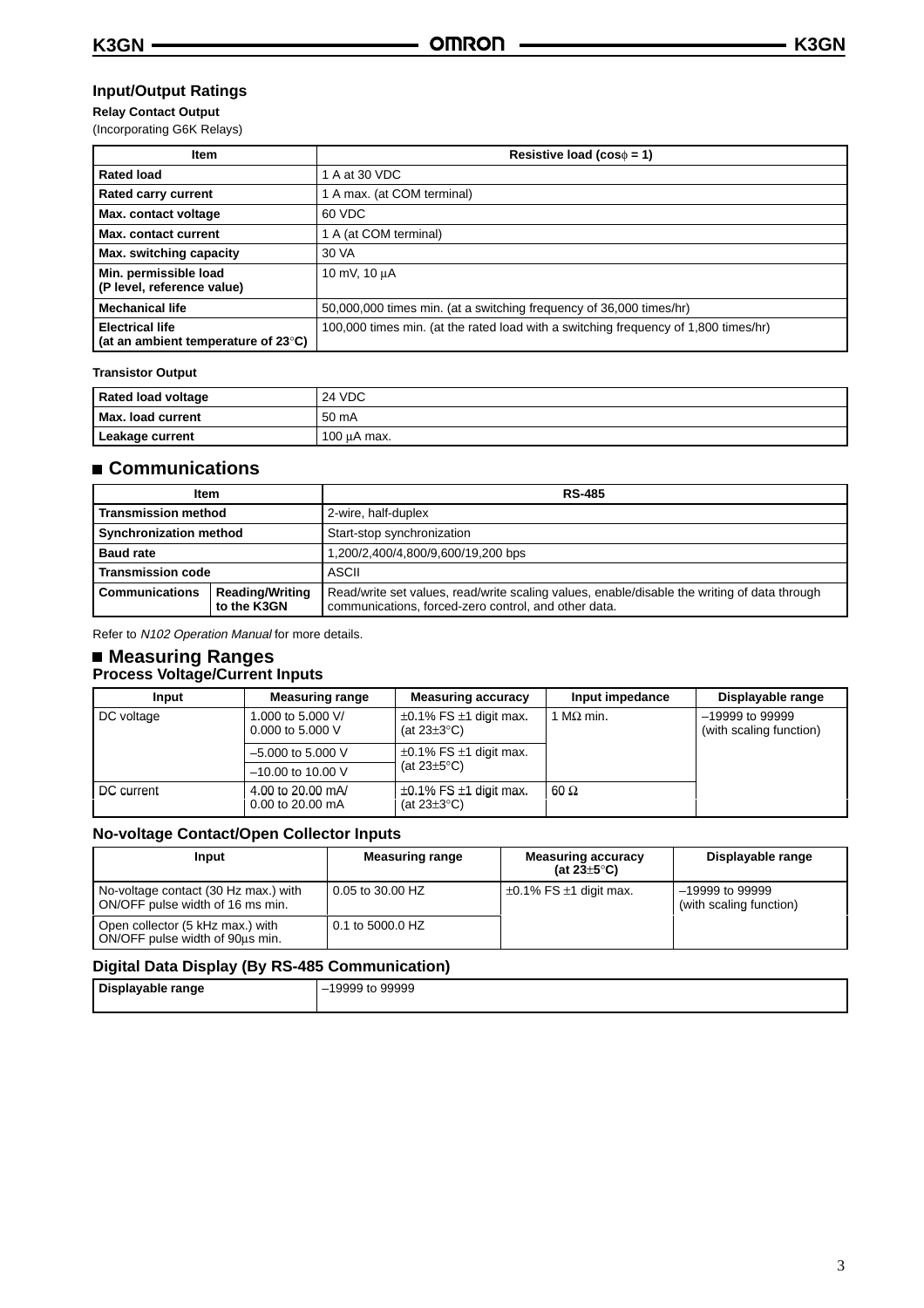# **Characteristics**

| Input signal                                               | Process voltage<br>(1 to 5 V, 0 to 5 V, $\pm$ 5V, $\pm$ 10 V)                                                                                                                                                                 | No-voltage contact<br>(30 Hz max. with ON/OFF pulse<br>width of 16 ms min.)                                                                               | Digital data display (by RS-485<br>communication)                                                |
|------------------------------------------------------------|-------------------------------------------------------------------------------------------------------------------------------------------------------------------------------------------------------------------------------|-----------------------------------------------------------------------------------------------------------------------------------------------------------|--------------------------------------------------------------------------------------------------|
|                                                            | Process current<br>(4 to 20 mA, 0 to 20 mA)                                                                                                                                                                                   | Open collector<br>(5 kHz max. with ON/OFF pulse                                                                                                           |                                                                                                  |
|                                                            |                                                                                                                                                                                                                               | width of 90 us min.)                                                                                                                                      |                                                                                                  |
| A/D conversion                                             | Double integral method<br>14 bit resolution                                                                                                                                                                                   | $---$                                                                                                                                                     |                                                                                                  |
| <b>Sampling period</b>                                     | 250 ms                                                                                                                                                                                                                        | ---                                                                                                                                                       |                                                                                                  |
| Display refresh<br>period                                  |                                                                                                                                                                                                                               | Sampling period (sampling times multiplied by number of averaging times if average processing is selected.)                                               |                                                                                                  |
| <b>Pulse</b><br>measurement<br>method                      | ---                                                                                                                                                                                                                           | Periodic measurement                                                                                                                                      |                                                                                                  |
| Connectable<br>Sensors                                     | ---                                                                                                                                                                                                                           | ON residual voltage: 2.5 V max.<br>OFF leakage current: 0.1 mA max.<br>Load current:<br>5 mA max.                                                         | Must have a switching capacity of 15 mA min.<br>Must be able to reliably switch load currents of |
| Max. displayed<br>digits                                   | 5 digits (-19999 to 99999)                                                                                                                                                                                                    |                                                                                                                                                           |                                                                                                  |
| <b>Display</b>                                             | 7-segment digital display, character height: 7.0 mm                                                                                                                                                                           |                                                                                                                                                           |                                                                                                  |
| <b>Polarity display</b>                                    | "-" is displayed automatically with a negative input signal.                                                                                                                                                                  |                                                                                                                                                           |                                                                                                  |
| Zero display                                               | Leading zeros are not displayed.                                                                                                                                                                                              |                                                                                                                                                           |                                                                                                  |
| <b>Scaling function</b>                                    | Programmable with front-panel key inputs (range of display: -19999 to 99999). The decimal point position can<br>be set as desired.                                                                                            |                                                                                                                                                           |                                                                                                  |
| <b>External controls</b>                                   | HOLD: (Measurement value held)                                                                                                                                                                                                | ---                                                                                                                                                       | HOLD: (Measurement value held)                                                                   |
| (see note 1)                                               | ZERO: (Forced-zero)                                                                                                                                                                                                           |                                                                                                                                                           | ZERO: (Forced-zero)                                                                              |
| <b>Hysteresis setting</b>                                  | Programmable with front-panel key inputs (0001 to 9999).                                                                                                                                                                      |                                                                                                                                                           |                                                                                                  |
| <b>Other functions</b>                                     | Programmable Color Display<br>Selectable output operating action<br>Teaching set values<br>Average processing (simple average)<br>Lockout configuration<br>Communications writing control (communications output models only) |                                                                                                                                                           |                                                                                                  |
|                                                            | Forced-zero set with front panel                                                                                                                                                                                              | Startup compensation time (0.00 to                                                                                                                        | Forced-zero set with front panel                                                                 |
|                                                            | keys<br>Control inputs (HOLD/ZERO)<br>selection via front panel keys<br>Field calibration                                                                                                                                     | 99.9 s)<br>Auto-zero time (0.0 to 19.9 s)                                                                                                                 | keys<br>Control inputs (HOLD/ZERO)<br>selection via front panel keys                             |
| Output                                                     | 2 SPST-NO<br>Relays:<br>3 NPN open collector<br>Transistors:<br>3 PNP open collector                                                                                                                                          |                                                                                                                                                           | $---$                                                                                            |
|                                                            | Combinations:<br>Communications output (RS-485) + relay outputs (2 SPST-NO);                                                                                                                                                  | Communications output (RS-485) + transistor outputs (3 NPN open collector);<br>Communications output (RS-485) + transistor outputs (3 PNP open collector) |                                                                                                  |
| <b>Communications</b>                                      | Communications function: RS-485                                                                                                                                                                                               |                                                                                                                                                           |                                                                                                  |
| Delay in<br>comparative<br>outputs<br>(transistor outputs) | 750 ms max.                                                                                                                                                                                                                   |                                                                                                                                                           |                                                                                                  |
| <b>Enclosure ratings</b>                                   | Front panel:<br>NEMA4X for indoor use (equivalent to IP66)<br>Rear case:<br>IEC standard IP20<br>Terminals:<br><b>IEC standard IP20</b>                                                                                       |                                                                                                                                                           |                                                                                                  |
| <b>Memory protection</b>                                   | Non-volatile memory (EEPROM) (possible to rewrite 100,000 times)                                                                                                                                                              |                                                                                                                                                           |                                                                                                  |

**Note:** 1. The minimum input time for control signals is 80 ms.

2. Refer to N102 Operation Manual for more details.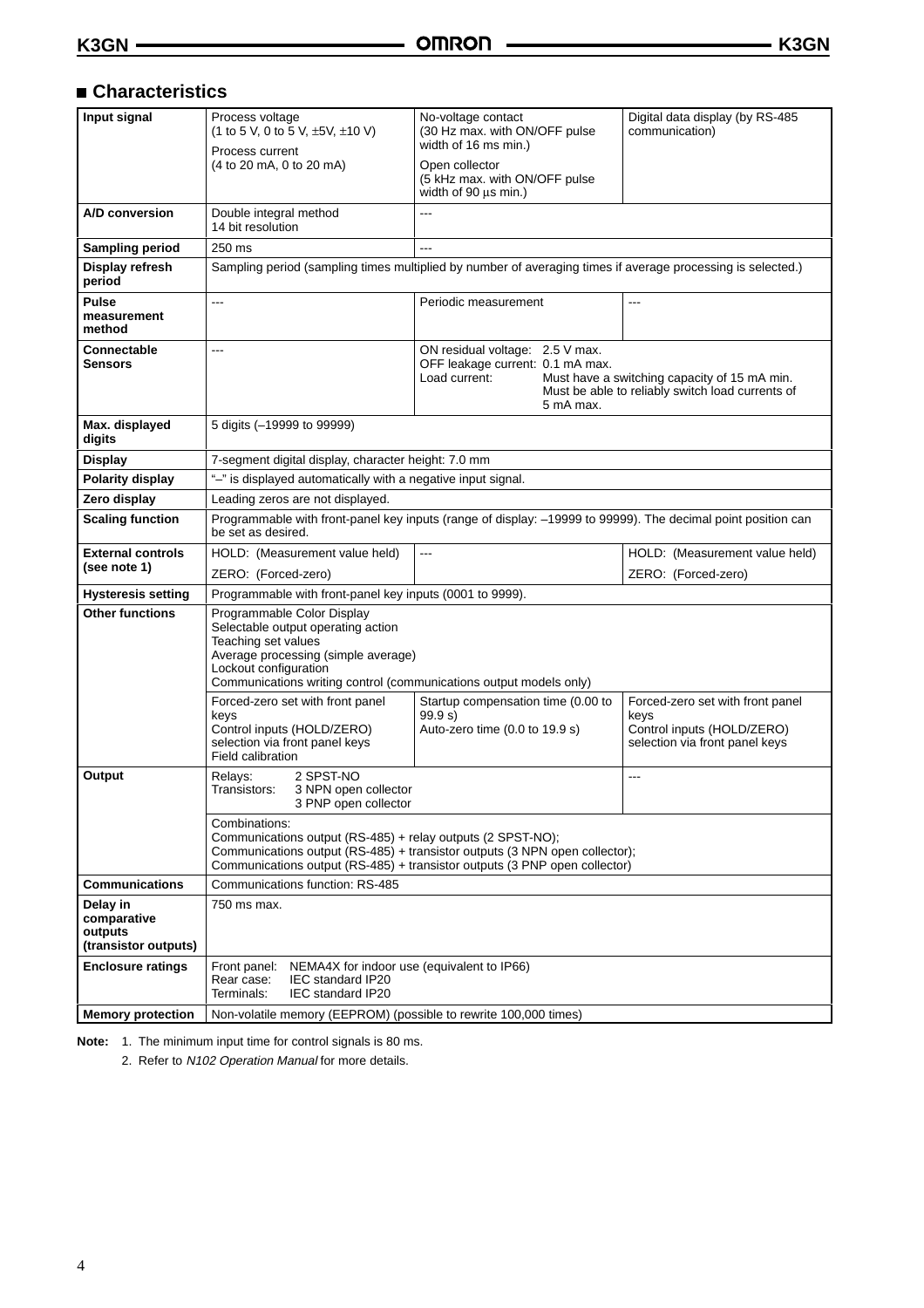# **Nomenclature**



| Name                                     |                  | <b>Functions</b>                                                                                                                                                                                                     |  |
|------------------------------------------|------------------|----------------------------------------------------------------------------------------------------------------------------------------------------------------------------------------------------------------------|--|
| 1. Main display                          |                  | Displays process values, parameters, and set values.                                                                                                                                                                 |  |
| 2. Status indicators<br>OUT <sub>1</sub> |                  | Lit when output 1 is ON.                                                                                                                                                                                             |  |
|                                          | OUT <sub>2</sub> | Lit when output 2 is ON.                                                                                                                                                                                             |  |
|                                          | S٧               | Lit when a set value is being displayed or changed.                                                                                                                                                                  |  |
|                                          |                  | Lit when the teaching function is enabled. Flashes when the K3GN is in teaching operation.<br>Lit when a calibration value is being displayed during user calibration. Flashes while reading a<br>calibration value. |  |
| <b>ZERO</b>                              |                  | Lit while the forced-zero function is activated.                                                                                                                                                                     |  |
| <b>HOLD</b>                              |                  | Lit when HOLD input is ON.                                                                                                                                                                                           |  |
|                                          | <b>CMW</b>       | Lit when communications writing is "enabled" and is out when it is "disabled."                                                                                                                                       |  |
| 3. Level indicator                       |                  | Displays the current level that the K3GN is in. (See below for details.)                                                                                                                                             |  |
| 4. Level Key                             |                  | Used to change the level.                                                                                                                                                                                            |  |
| 5. Mode Key                              |                  | Used to allow the Main display to indicate parameters sequentially.                                                                                                                                                  |  |
| 6. Shift Key                             |                  | Used to enable that set value to be changed. When changing a set value, this key is used to<br>move along the digits.                                                                                                |  |
| 7. Up/Zero Key                           |                  | Used to change a set value. Used to set or clear a forced-zero function when a measurement<br>value is being displayed.                                                                                              |  |

| Level indicator | Level                     |
|-----------------|---------------------------|
|                 | Protect                   |
| Not lit         | Operation                 |
|                 | Adjustment                |
| 5               | Initial setting           |
|                 | Communications setting    |
| c               | Advanced function setting |
|                 | User calibration          |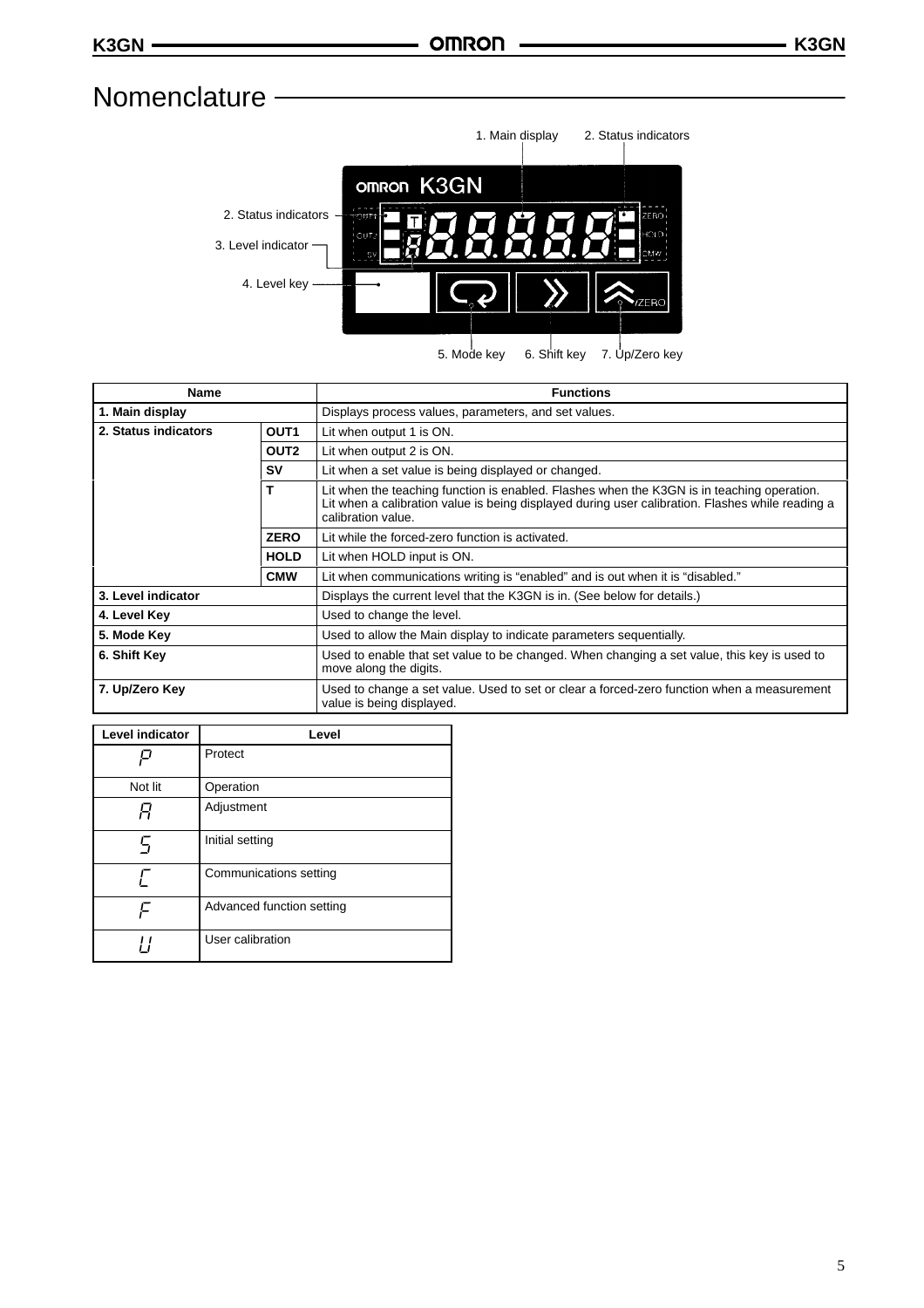# **Operation**

# **Main Functions Input Types and Ranges**

| Input type (setting parameter) | <b>Function</b>                             | Input range (setting<br>parameters)      | <b>Setting range</b>                                                                                                      |
|--------------------------------|---------------------------------------------|------------------------------------------|---------------------------------------------------------------------------------------------------------------------------|
| Analog input $(RnRLL)$         | Selects DC voltage/current<br>signal input. | 4 to 20 mA/0 to 20 mA (4220)             | Displayable from -19999 to<br>99999 with scaling function.<br>The position of the decimal<br>point can be set as desired. |
|                                |                                             | 1 to 5 V/0 to 5 V ( / 25)                |                                                                                                                           |
|                                |                                             | $\pm 5$ V (5)                            |                                                                                                                           |
|                                |                                             | $\pm 10 \text{ V}$ ( $\text{i} \Omega$ ) |                                                                                                                           |
| Pulse input (PUL 5E)           | Selects pulse input signal.                 | 0.05 to 30 Hz $(30)$                     |                                                                                                                           |
|                                |                                             | 0.1 to 5 kHz $(5\mu)$                    |                                                                                                                           |
| Remote $(r \bar{h}t)$          | Displays digital data from PLC<br>or PC.    | $--$                                     |                                                                                                                           |

# **Scaling**

#### • **Analog (Process) Inputs**

The K3GN converts input signals into desired physical values.

INPUT2: Any input value<br>DISPLAY2: Displayed value DISPLAY2: Displayed value corresponding to INPUT2<br>INPUT1: Any input value INPUT1: Any input value<br>DISPLAY1: Displayed value Displayed value corresponding to INPUT1



#### • **Pulse Frequency**

The K3GN converts pulse signal inputs into desired units such as revolutions or rotational speeds.

The slope of the linear relationship between the input value and display value is calculated automatically when an input value and its corresponding display value are entered.

Input value: Any arbitrary input value

Display value: Desired display value corresponding to input value If scaling for pulse signals is not performed, the input frequency will be displayed.

The relationship between input, f, and display, Y, is expressed in the form Y =  $f \times a$  (multiplication factor). The value of a will vary according to the display unit. For example, if the display unit is rpm, Y is given by the following:

 $Y = f \times 1/N \times 60$  (i.e.,  $a = 1/N \times 60$ )

where N is the number of pulses per revolution.

If the display unit is m/min, Y is given by the following:

 $Y = f \times \pi d \times 1/N \times 60$  (i.e.,  $a = \pi d \times 1/N \times 60$ )

where  $\pi d$  = the wavelength (m) per revolution.

**Example:** When displaying the rotational speed (rpm) for a machine that generates 5 pulse signals per revolution, Y is given by the following:

#### $Y = f \times 1/5 \times 60$ ,

so if  $f = 1$ , then Y = 12. Therefore, input 1 for  $\bar{L}nP$  and 12 for  $d5P$ .



### **Average Processing**

The average processing function stabilizes displayed values by averaging the corresponding input signals that fluctuate dynamically.

#### **Hysteresis**

The hysteresis of comparative outputs can be set to prevent the chattering of relay or transistor outputs.

#### **Upper limit (high acting)**

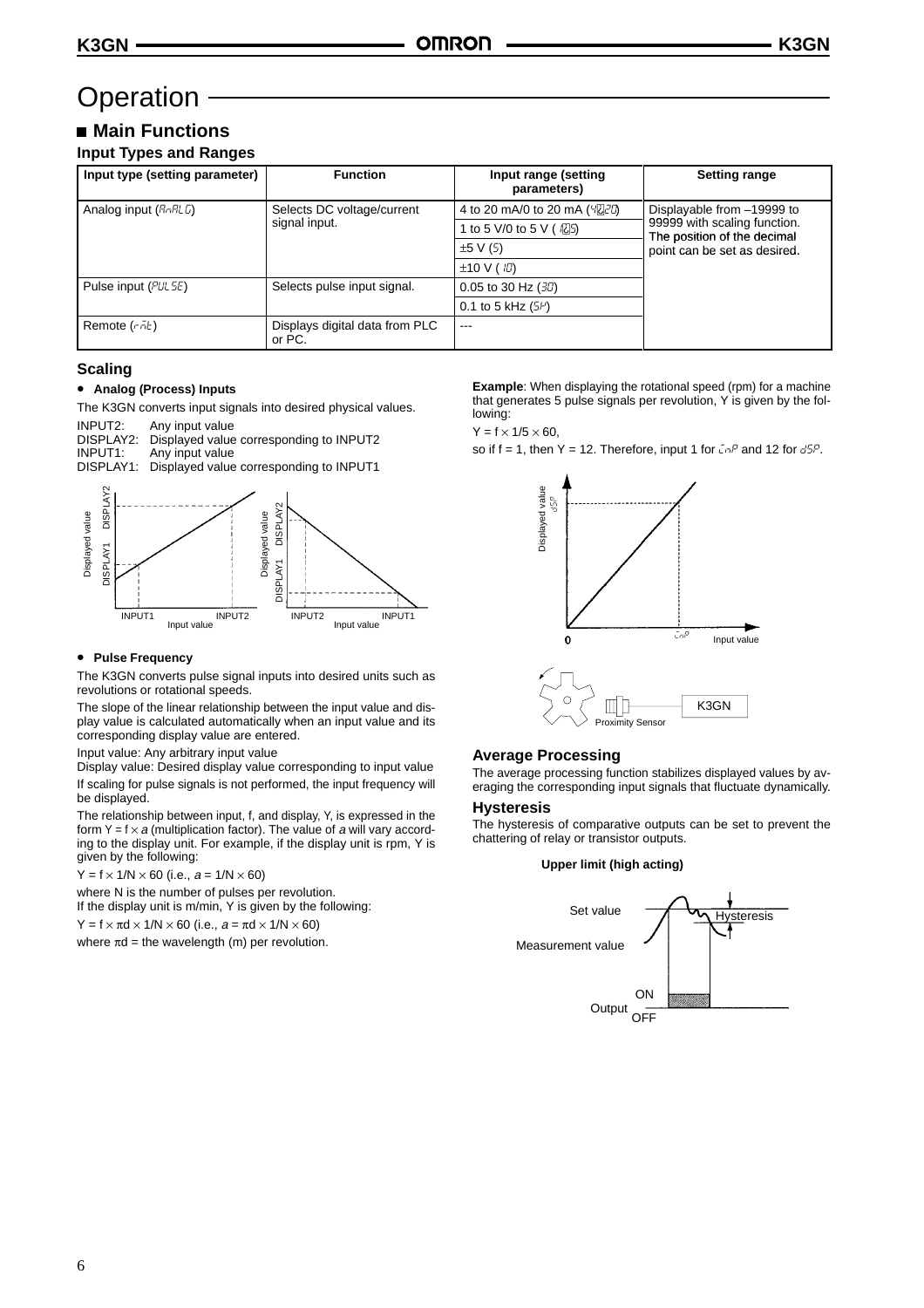**Forced-zero Function**

Up/Zero Key on the front panel.

## **Startup Compensation Time (Pulse Input Only)**

The startup compensation time parameter keeps the measurement operation from sending an unnecessary output corresponding to instantaneous, fluctuating input from the moment the K3GN is turned ON until the end of the preset period.

The compensation time can be set in a range from 0.0 to 99.9 seconds as the waiting time until the devices subject to measurement become stable after the startup of the power supply.

### **Changing the Display Color**

The display can be programmed to change color when an output turns ON. In an example, the K3GN can be programmed to display Green for normal, and Red for errors. The color can be set to change from either green to red or red to green when output turns ON. K3GN can also be programmed to display only one unchanging color: Red or Green.

#### **Teaching**

An actual measured value as a set value without any front panel key input can be set with the teaching function. Teaching is useful for making settings while checking the operation status of K3GN.

## **Configurable Output Operating Action**

Output 1 and output 2 can be set to operate in one of the 3 following modes:

- Upper limit (High Acting): The output is turned ON when the measured value is greater than its set value.
- Lower limit (Low Acting): The output is turned ON when the measured value is less than its set value.
- Upper and lower limits (Outside band Acting):
- An upper limit (H set value) and lower limit (L set value) can be set independently.

The output is turned ON when the measured value is greater than upper-limit set value or less than the lower-limit set value. Only transistor outputs have a PASS output which is output when both OUT1 and OUT2 are OFF.

#### **Upper Limit (High Acting)**

# **Lower Limit (Low Acting)**

#### OUT1/2 set value Measurement value ON Output  $\overline{O}$ Hyster<br>A OUT1/2 set value ON Output —<br>OFF **Hysteresis (Outside Band Acting)** Upper-limit set value for  $OUT1/2$ **Hysteresis** Measurement value **Hysteresis** Lower-limit set value for OUT1/2 ON OFF Output Measurement value

The three types of output operations shown above can be combined as desired. The following are examples of possible combinations.

#### **Upper Limit 2-stage Output**

**Threshold Output**

**Combination of Upper Limit and Upper/Lower Limits**

**Upper and Lower Limits**





It is possible to shift the zero point to a desired value (such as might be required when adjusting reference values) with one touch of the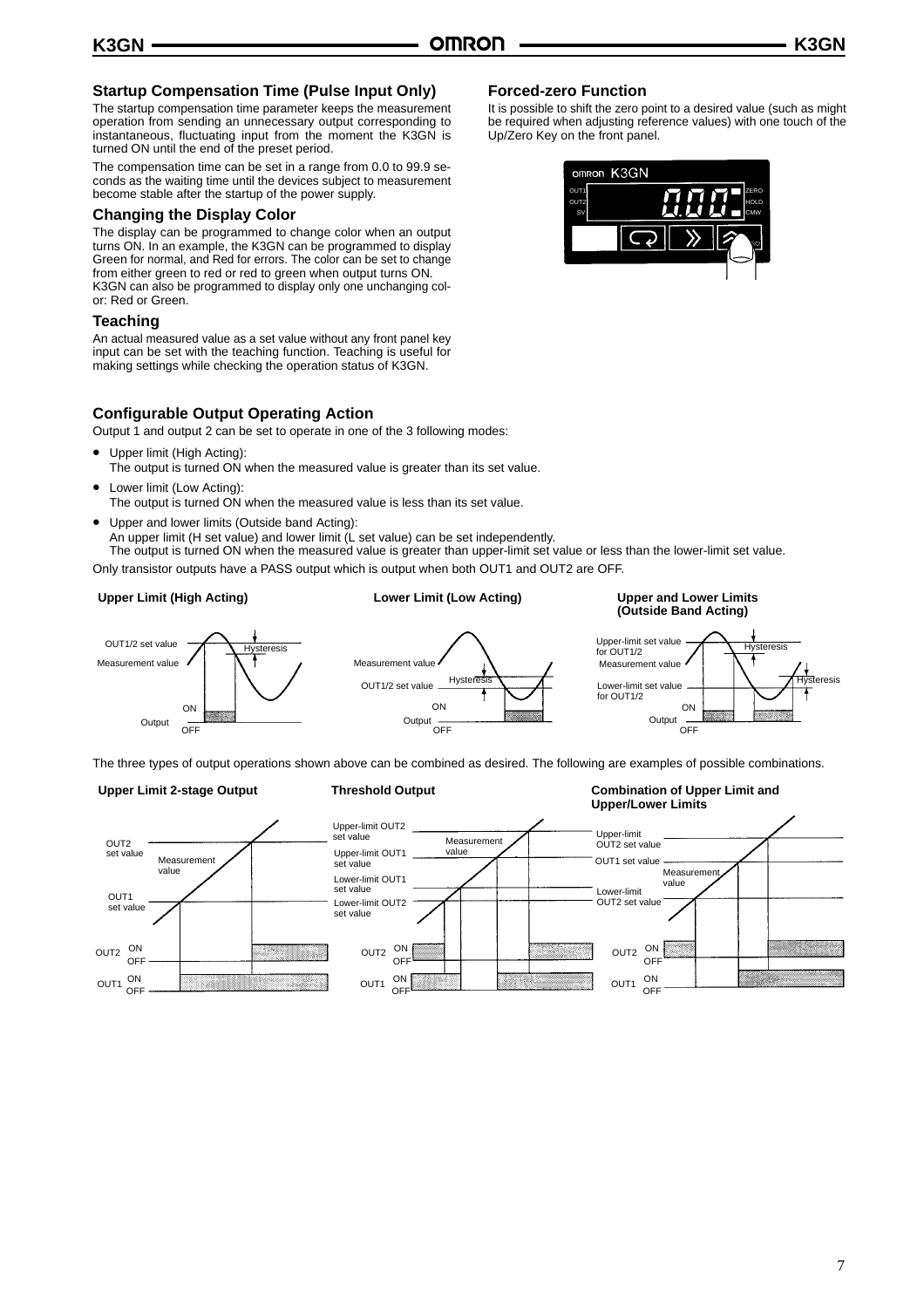# **External Connections**

**Terminal Arrangement**



Input terminals



| <b>Terminal No.</b>     | Name                               | <b>Description</b>                                                                  |
|-------------------------|------------------------------------|-------------------------------------------------------------------------------------|
| $\bigcirc$ - $\bigcirc$ | Operation power                    | Connect the operation power supply.                                                 |
| $(3)$ - $(2)$           | Event input or pulse/contact input | Operates as follows depending on<br>parameter setting:                              |
|                         |                                    | Holds process value.                                                                |
| $\odot$ - $\odot$       |                                    | Calibrate the process value to zero and<br>clear the forced-zero function.          |
|                         |                                    | Pulse or contact input.                                                             |
| $(4)$ , $(6)$ - $(5)$   | Analog input                       | Connect the voltage or current analog<br>input.                                     |
| $(2 - 8)$               | Communications                     | RS-485 communications terminals.                                                    |
| $(9, 11)$ $(12)$        | Outputs                            | Outputs relay or transistor outputs. There is<br>also a PASS output for models with |
| $(9, 0, 0)$ $(0, 0)$    |                                    | transistor outputs.                                                                 |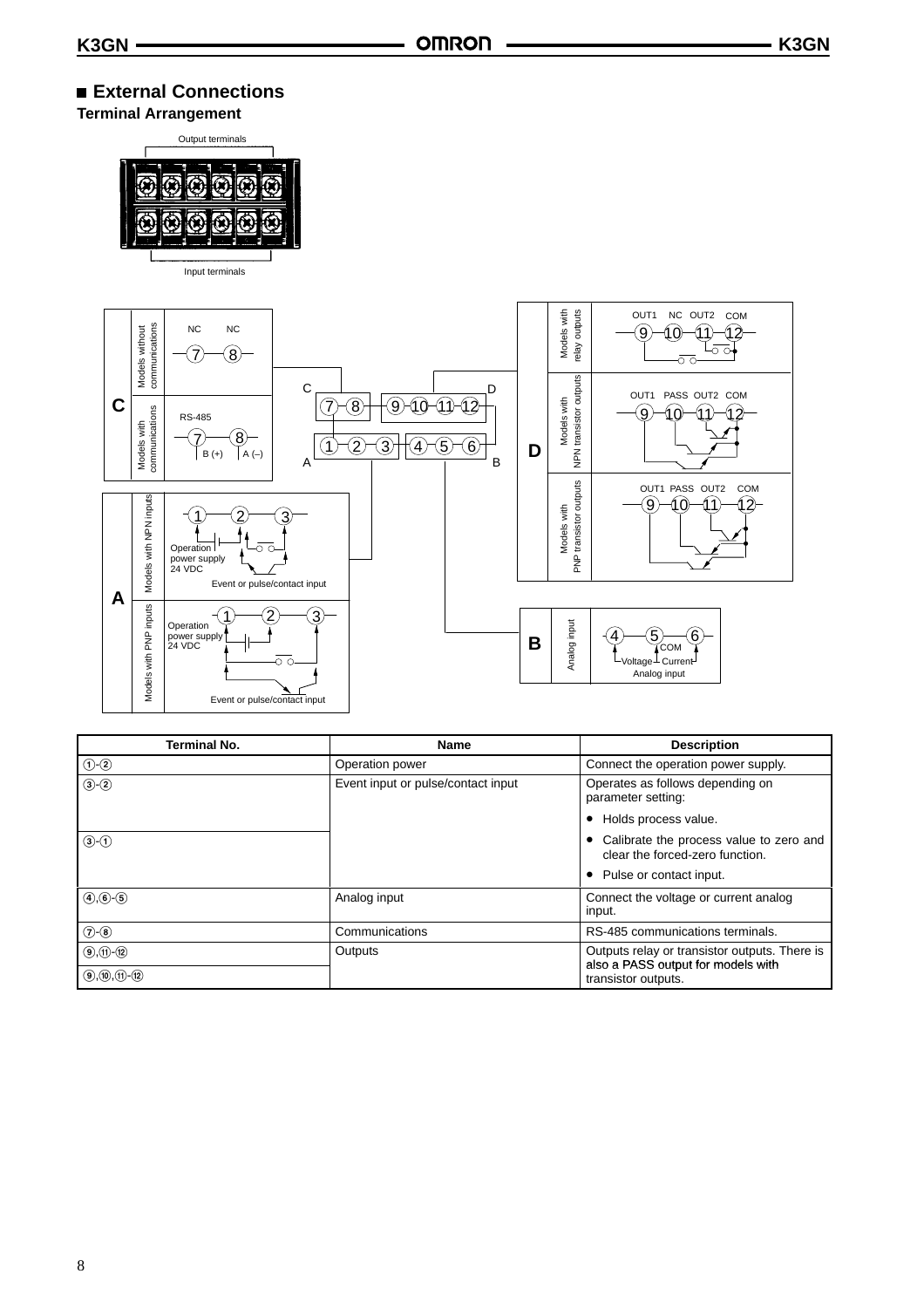# $\blacksquare$  **Input Circuits**

**Analog Input (DC Voltage/Current)**



**Pulse Input/Control Event Input (HOLD/ZERO) NPN Input PNP Input** 





**Contact Output**



# **Transistor Output (NPN output)**







**(PNP output)**

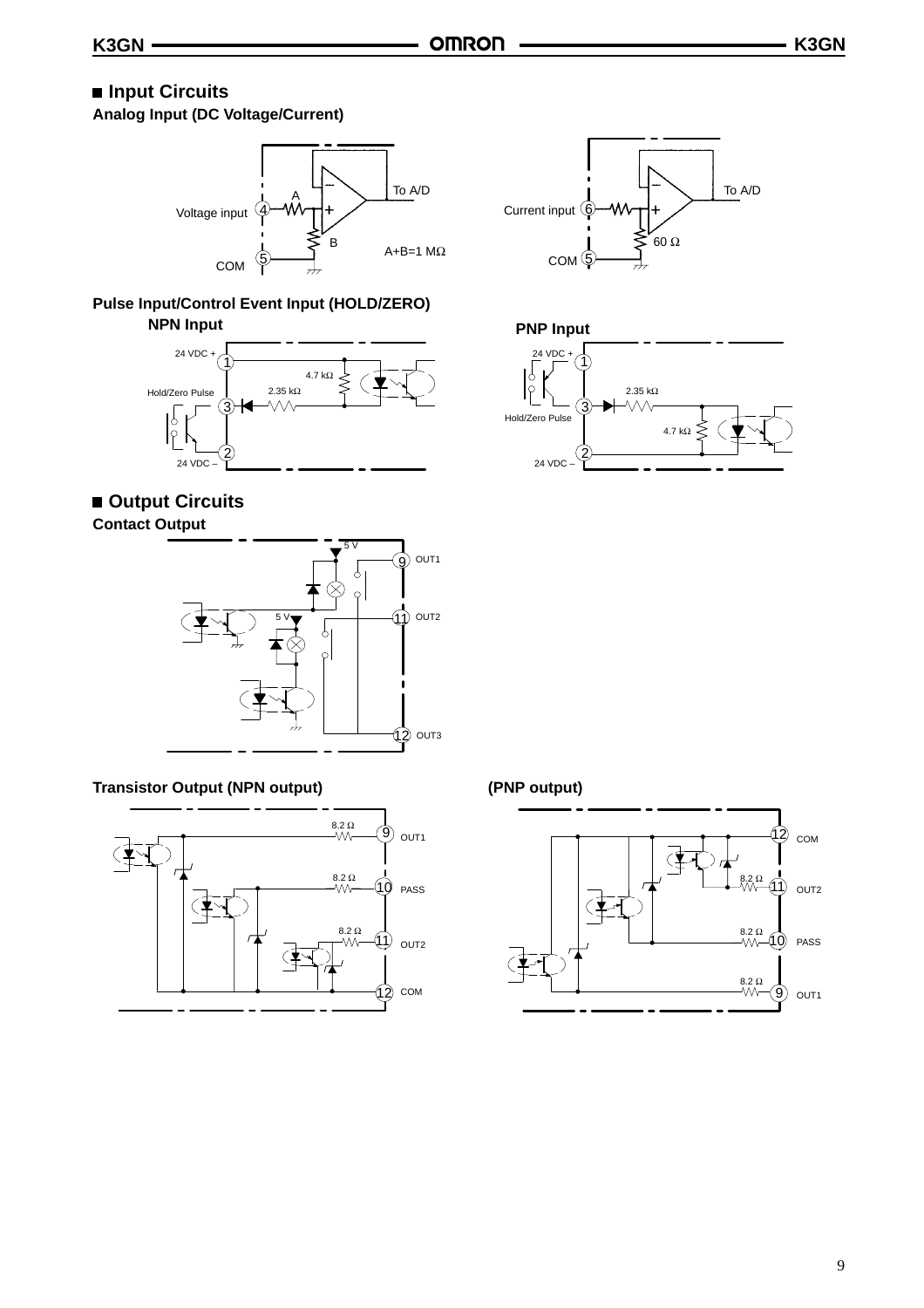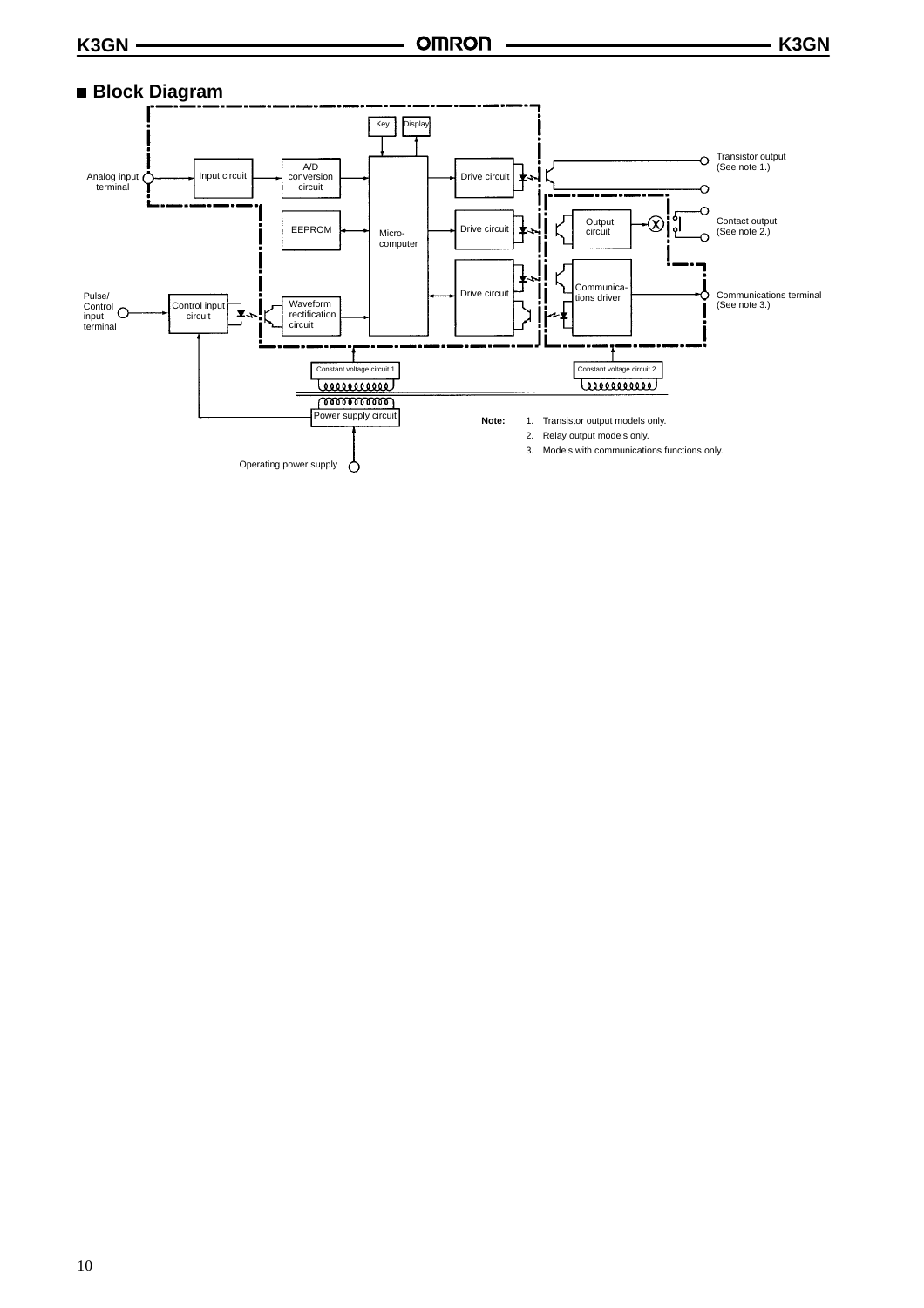# **Levels**

"Level" refers to a grouping of parameters. The following table lists the operations that are possible in each of the levels, and how to move between levels. There are some parameters that are not displayed for certain models.

| Level name                | <b>Function</b>                                                                                      | <b>Measurement</b> |
|---------------------------|------------------------------------------------------------------------------------------------------|--------------------|
| Protect                   | Setting lockouts.                                                                                    | Continue           |
| Operation                 | Displaying process values, setting/clearing forced-zero function,<br>and setting OUT 1/2 set values. | Continue           |
| Adjustment                | Setting communications writing control.                                                              | Continue           |
| Initial setting           | Making initial settings of input type, scaling, output operating<br>action, and other parameters.    | Stopped            |
| Communications setting    | Setting baud rate, word length, and other communications data.                                       | Stopped            |
| Advanced function setting | Setting average processing, display color settings, and other<br>advanced function parameters.       | Stopped            |
| Calibration               | Setting user calibration of the inputs.                                                              | Stopped            |



**Note:** The move to protection level time can be set in the advanced function setting level.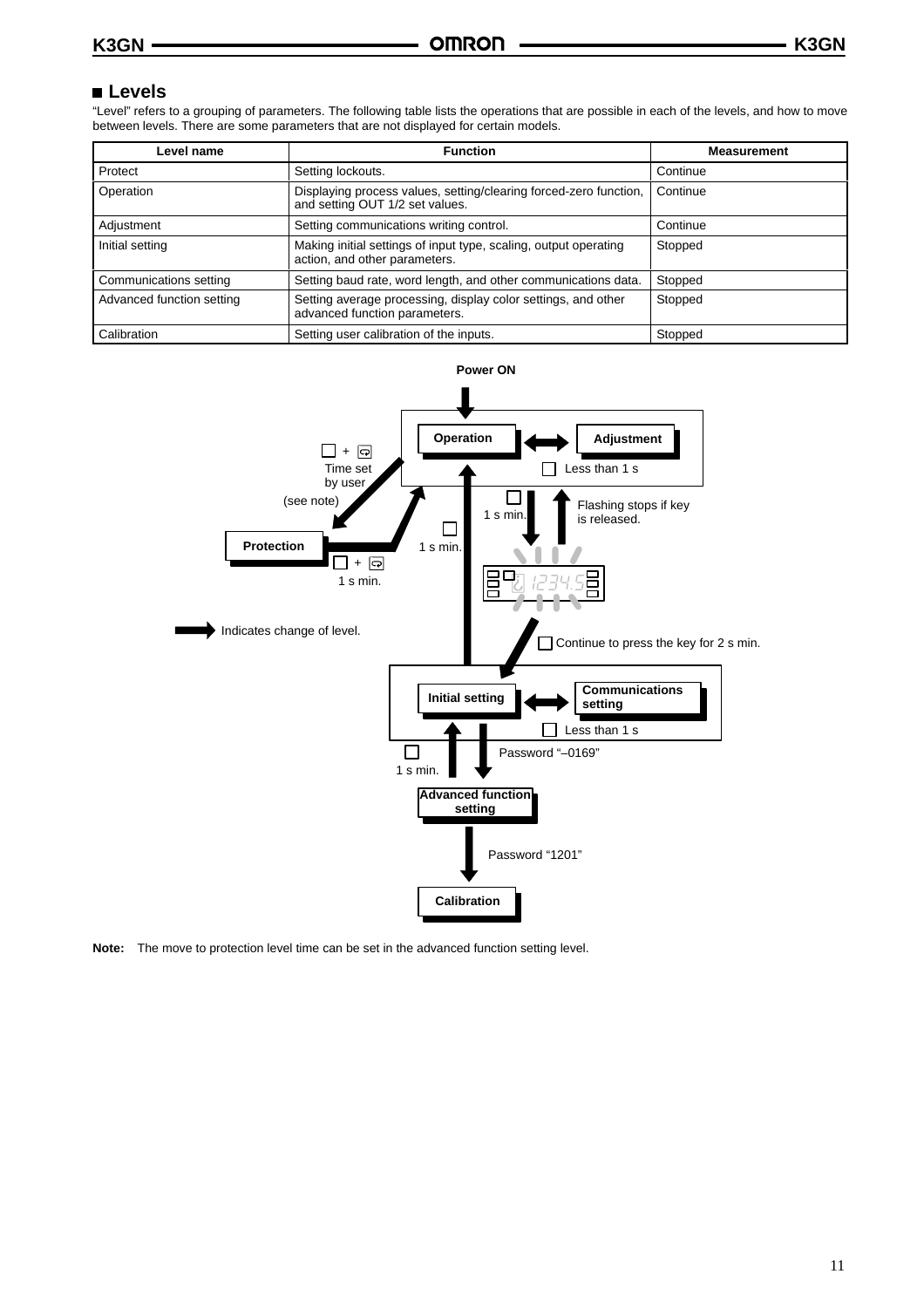# **Parameters**

- **Note:** 1. There are some parameters that are not displayed for certain models.
	- 2. The K3GN will stop measurement if the level is changed to the initial setting level, the advanced function setting level, the communications setting level, or the calibration level.
	- 3. If the input range is changed, some parameters are set to default values. Therefore, set the input range first.
	- 4. Settings displayed in reverse black/white are initial settings.

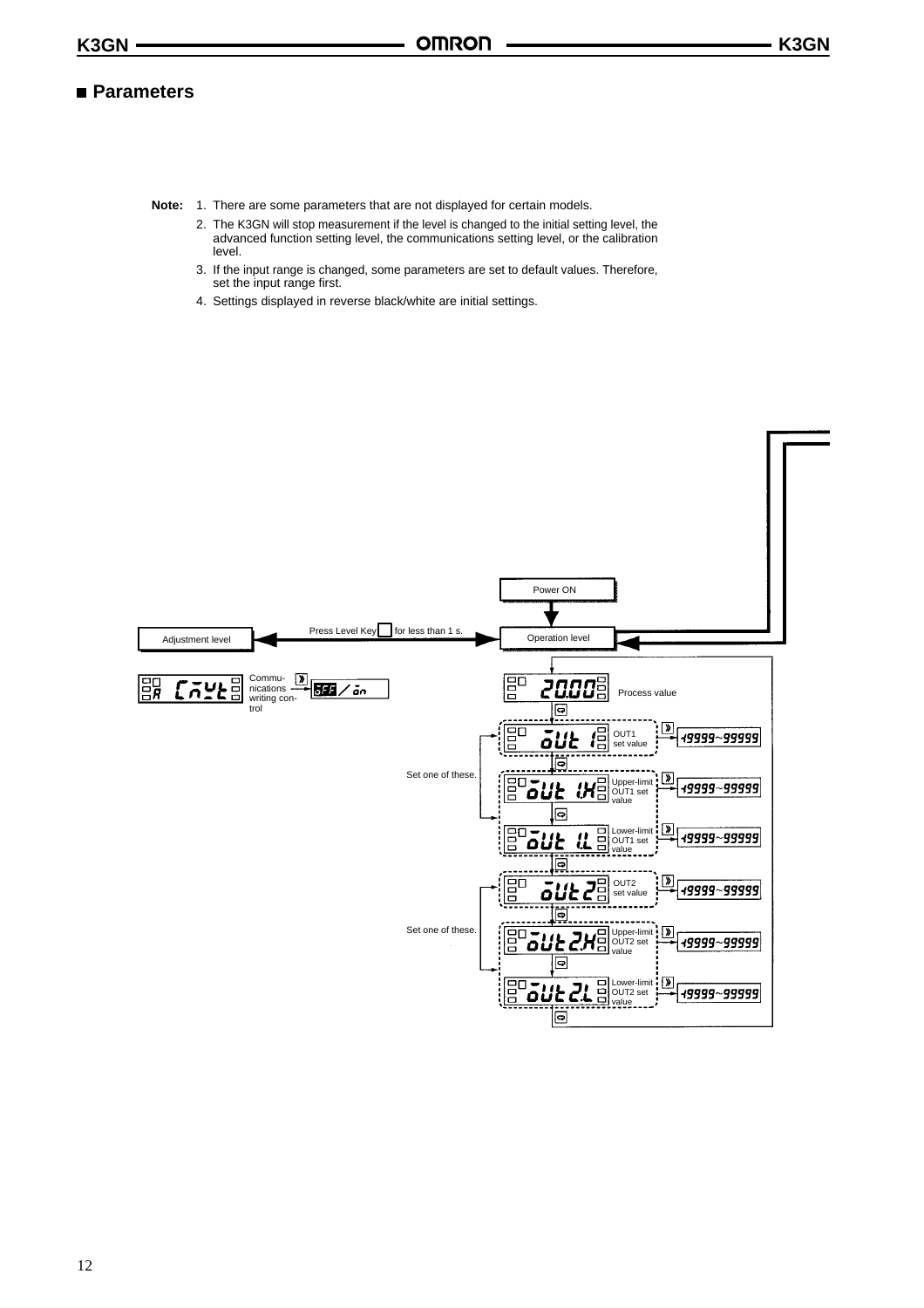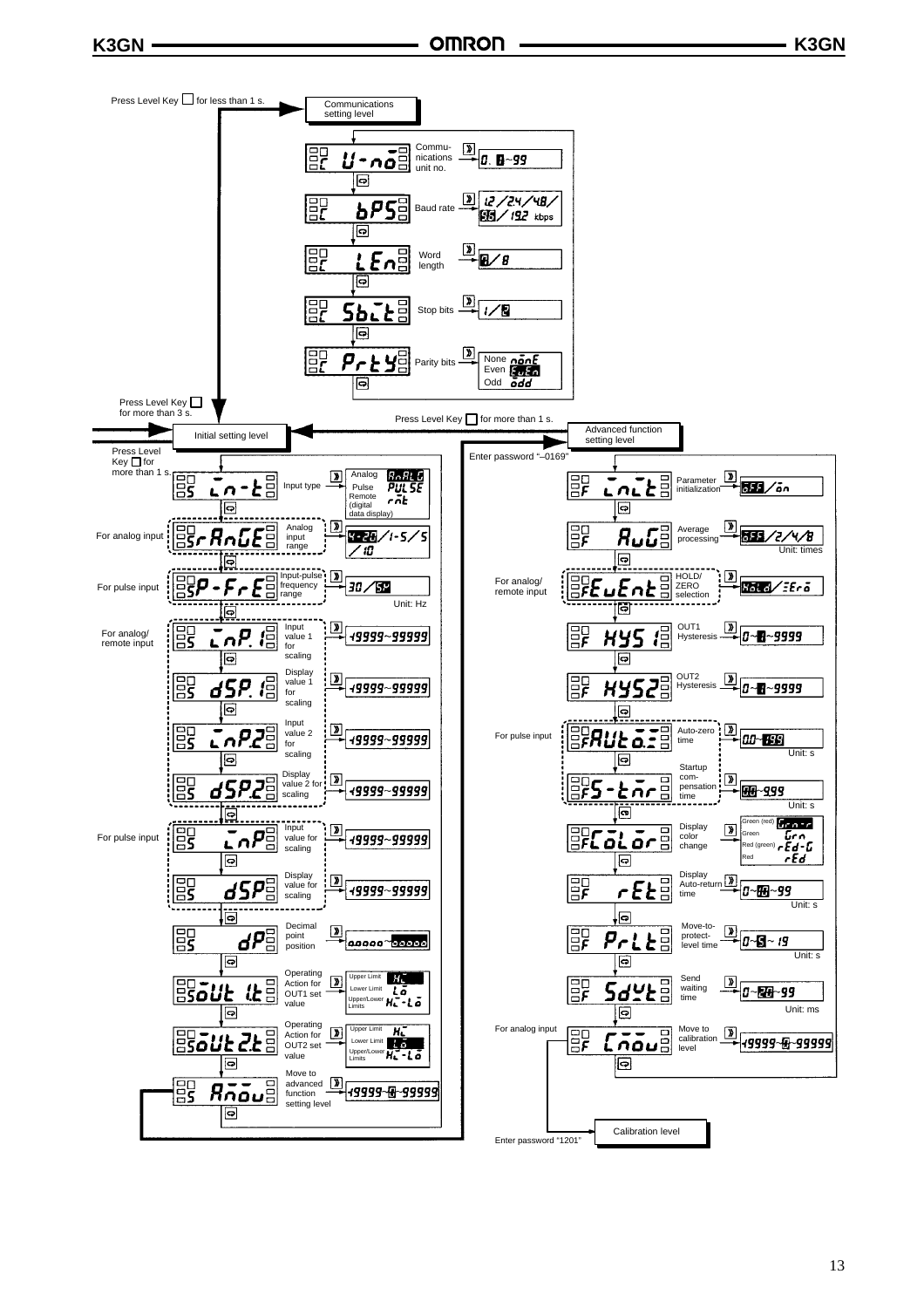



#### **Operation/Adjustment Lockouts**

Prohibits key operations for operation level and adjustment level.

| Setting | <b>Operation level</b>          |                      | <b>Moving to</b>    |
|---------|---------------------------------|----------------------|---------------------|
|         | <b>Process value</b><br>display | Set value<br>display | adjustment<br>level |
|         | Allowed                         | Allowed              | Allowed             |
|         | Allowed                         | Allowed              | Prohibited          |
|         | Allowed                         | Prohibited           | Prohibited          |

• Initial setting is 0.

• When the set value is 0 (the initial setting), protection is not set.

### **Setting Change Lockout**

Prohibits setting changes.

| Setting    | Meaning                                                                                                                                        |
|------------|------------------------------------------------------------------------------------------------------------------------------------------------|
| <b>OFF</b> | Setting changes using front panel keys allowed (i.e.,<br>it is possible to move to the state where changes to<br>settings can be made).        |
| OΝ         | Setting changes using front panel keys prohibited<br>(i.e., it is not possible to move to the state where<br>changes to settings can be made). |

• The initial setting is OFF.

**Note:** Changes to protection level parameters, moving to advanced function setting level, and moving to calibration level are all allowed.

- Prohibits menu display, writing, etc., for operation level and adjustment level.
- Prohibits access to menu display, initial setting level, communications setting level, and advanced function setting level.
- Prohibits setting changes using front panel keys.
- Prohibits use of the forced-zero function using front panel keys.

#### **Initial Setting/Communications Lockouts**

Prohibits moving to the initial setting level, the communications setting level, and the advanced function setting level.

| <b>Setting</b> | Moving to initial setting<br>level                                                     | <b>Moving to</b><br>communications<br>setting level |
|----------------|----------------------------------------------------------------------------------------|-----------------------------------------------------|
|                | Allowed (message for<br>moving to advanced<br>function setting level<br>displayed)     | Allowed                                             |
|                | Allowed (message for<br>moving to advanced<br>function setting level not<br>displayed) | Allowed                                             |
| 2              | Prohibited                                                                             | Prohibited                                          |

• The initial setting is 1.

#### **Forced-zero shift Lockout**

Prohibits the setting or clearing of a forced-zero using the front panel key.

| Setting    | Meaning                                           |  |
|------------|---------------------------------------------------|--|
| <b>OFF</b> | Executing and clearing of forced-zero allowed.    |  |
| ON         | Executing and clearing of forced-zero prohibited. |  |

• The initial setting is OFF.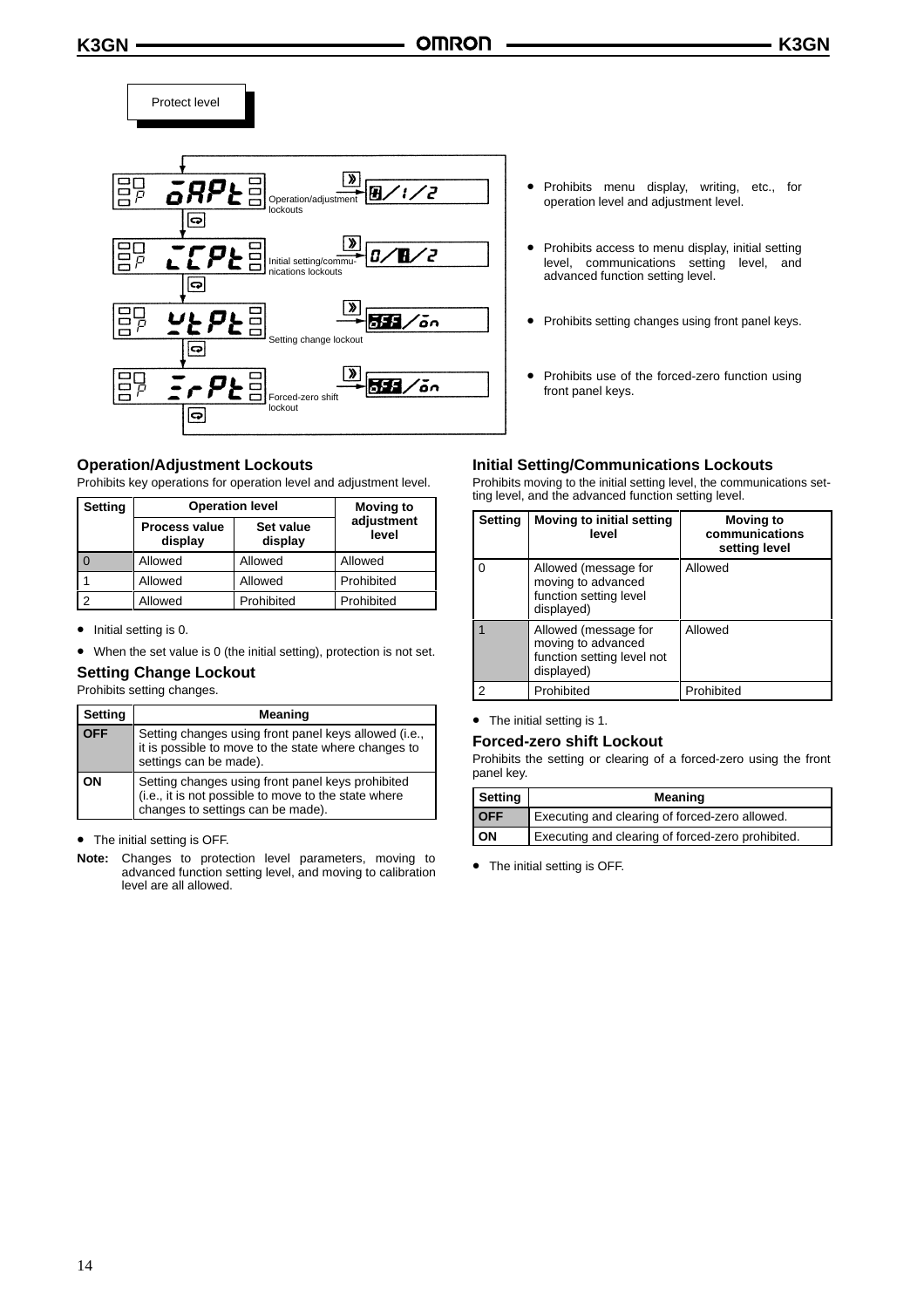# **Initial Settings**

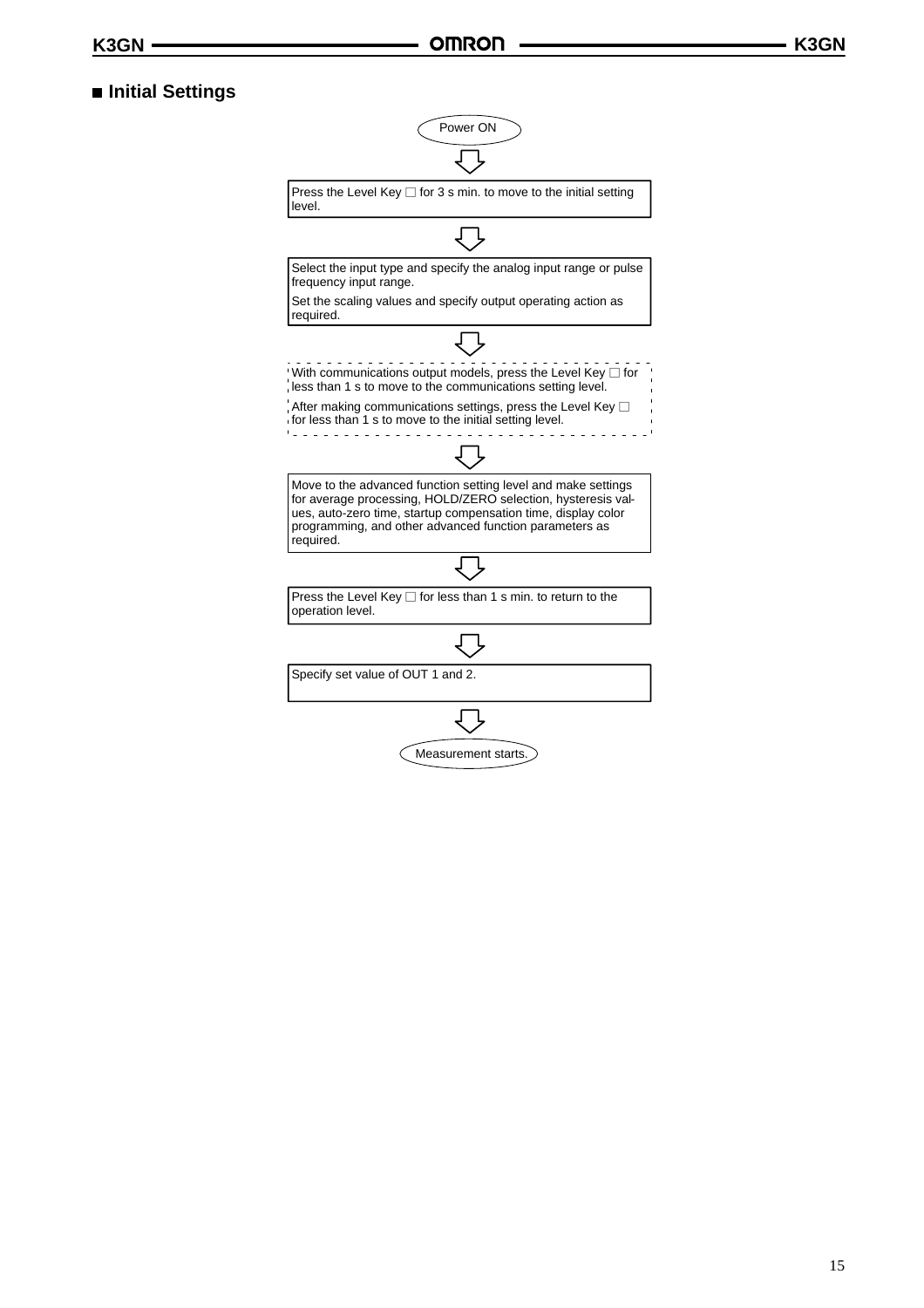# ■ Application as a Process Meter

The initial settings required when using the K3GN a process meter are explained below using the following example.

#### **Setting Example**

Inputs in the range 1 to 5 V are scaled to the range 0 to 100.0 kg and displayed. If the measurement value goes over 70.0 kg, output 1 turns ON. If the measurement value goes below 50.0 kg, output 2 turns ON.



# **Application as a Tachometer**

The initial settings required when using the K3GN as a tachometer are explained below using the following example. **Setting Example Initial Setting Procedure**

The speed of a conveyor belt is displayed in m/min units. For every revolution of the shaft, 4 pulses are output. the diameter of the axis of rotation is 12 cm. If the Rotational speed goes over 10.500 m/min, output 1 turns ON. If the speed goes below 9.500 m/min, output 2 turns ON.



#### **Deciding the Scaling Value**

Rotational speed (m/min) =  $\pi \times$  Diameter (m)  $\times$  Revolutions per minute (rpm)

Revolutions per minute (rpm) = Input frequency (Hz)  $\div$  Number of pulses per revolution  $\times$  60

Applying the appropriate values to these 2 equations gives: Speed  $(m/min) = 5.654866... \times Input frequency (Hz)$ 

Multiply by 1,000 to display the first 3 digits to the right of the decimal point.

Speed (m/min) =  $5654.866... \times$  Input frequency (Hz)



To limit inaccuracies due to scaling, select a round number (e.g., 10) as the input value and select a display value of as many digits as possible. In this example, scaling is performed so that an input value of 10 gives a displayed value of 56549.

#### **Initial Setting Procedure**

**1. Check the wiring and turn ON the power.**

**2. Set analog input as the input type.**

If a measurement value is displayed (operation level), move to the initial setting level by holding down the Level Key for 3 s min.

Set parameter  $Ln\mathbb{Z}$ to *RnRLD*.

**3. Set the analog range to 1 to 5 V.** Set parameter *- RoLE* to 125.

### **4. Set the scaling values.**

Set parameter  $\overline{L}nP$ . I to 1.000. Set parameter  $\frac{dSP}{dr}$  to  $0$ . Set parameter  $\overline{L}$  o  $\overline{L}$  to 5.000. Set parameter  $\frac{d5P}{d5}$  to  $\frac{1000}{d50}$ .

- **5. Set the position of the decimal point.** Set parameter dP to 0000.0.
- **6. Operating action for OUT1 and OUT2 set values.**  Set parameter  $\overline{\omega}$ UE I.E to Hu

Set parameter  $\overline{\omega}$ *u*<sub>E</sub> $2$ **L**<sub>E</sub> to  $L\overline{\omega}$ .

- **7. Set OUT1 set value to 70.0 and OUT2 set value to 50.0.** If an initial setting level parameter is displayed, press the Level Key for 1 s min. to return to the operation level. Set parameter  $\overline{\delta}UE$  / to 70.0. Set parameter  $\overline{\delta}U\overline{\delta}Z$  to 50.0.
- **8. Start actual operation.**
- **1. Check the wiring and turn ON the power.**
- **2. Set pulse input as the input type.**

If a measurement value is displayed (operation level), move to the initial setting level by holding down the Level Key for 3 s min.

Set parameter  $Ln\mathbb{Z}$ to PUL 5E.

**3. Set the pulse frequency to 30 Hz.** The input pulse frequency for the application is approximately 2 Hz and so can be assumed not to exceed 30 Hz. Set parameter PUF-E to 30.

#### **4. Set the scaling values.** Set parameter  $\overline{L} \cap P$  to  $\overline{L}$ .

Set parameter  $d5P$  to 55549.

#### **5. Set the decimal point.** Set parameter dP to 00.000.

- **6. Operating action for OUT1 and OUT2 set values.** Set parameter  $\overline{\delta}UE$  i.e to  $H\overline{L}$ . Set parameter  $\overline{\omega}$ *u*<sub>E</sub> at to  $\overline{\omega}$ .
- **7. Set OUT1 set value to 10.500 and OUT2 set value to 9.500.** If an initial setting level parameter is displayed, press the Level Key for 1 s min. to return to the operation level. Set parameter  $\overline{\omega}$ ult / to .10.500. Set parameter  $\overline{\omega}$ to 9.500.

#### **8. Start actual operation.**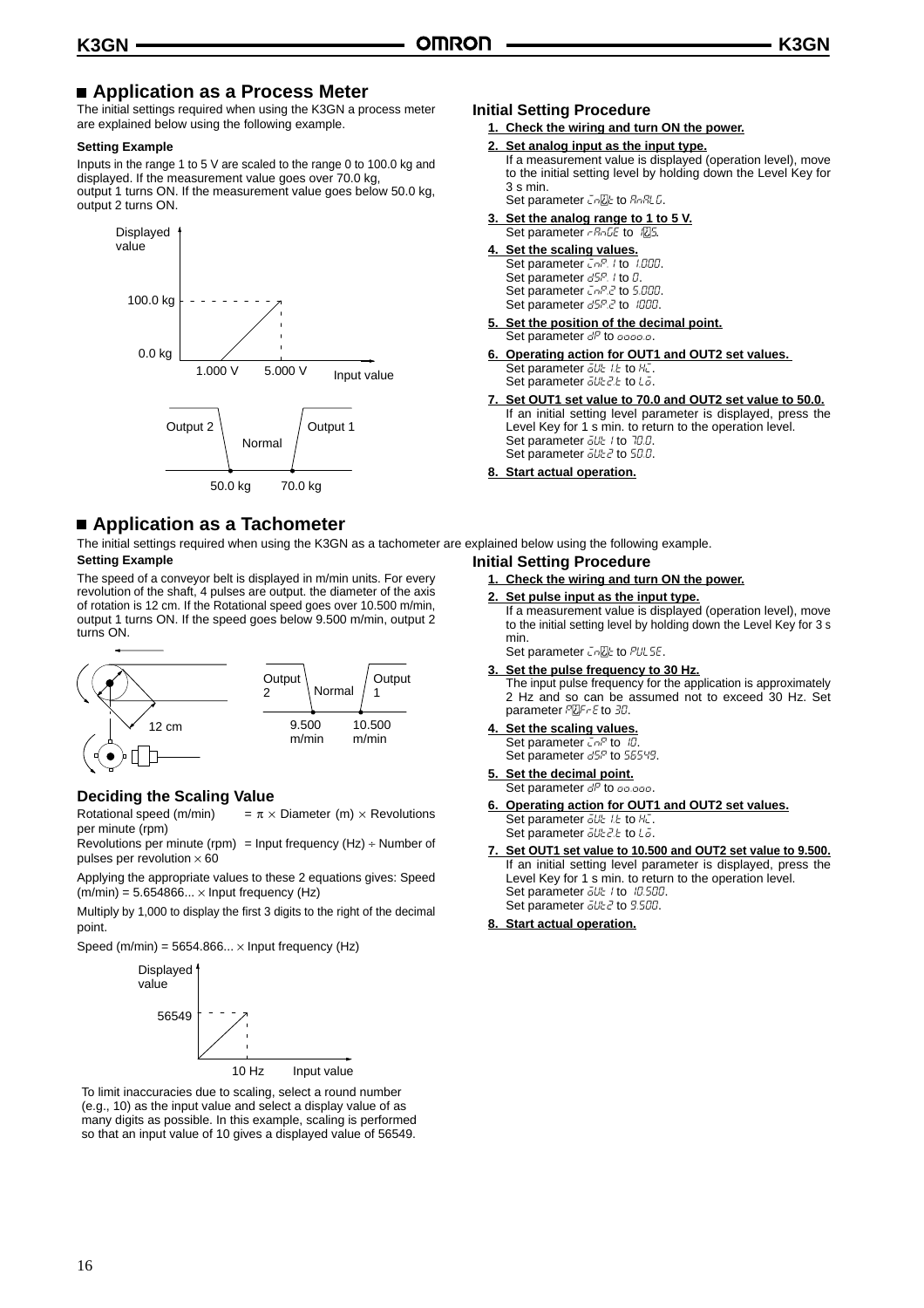# **Application Examples**

# **Detection of Dust Exhaust**

The change in the density of the dust is detected via the E3SA and discriminated by the K3GN.



#### **Monitoring of Tank Pressure**

The output of the pressure sensor is processed and the pressure is displayed. Remote monitoring of the operation is possible with the communications function.



# **Monitoring of Motor Load Current**

If the startup time compensation of the K3GN is enabled, the K3GN will not be influenced by the inrush current from starting the motor, and no signal will be output from the K3GN.



# **Monitoring Difference between Two Line Speeds**

The difference between the two line speeds is calculated by the PLC and the result is written via RS-485 to the K3GN where it is displayed.



# **Position Indication on X-Y Table**

The position on the X-Y table is calculated by the PLC and the result is written via RS-485 to the K3GN where it is displayed. The scaling function can be used to display the result in millimeter units.

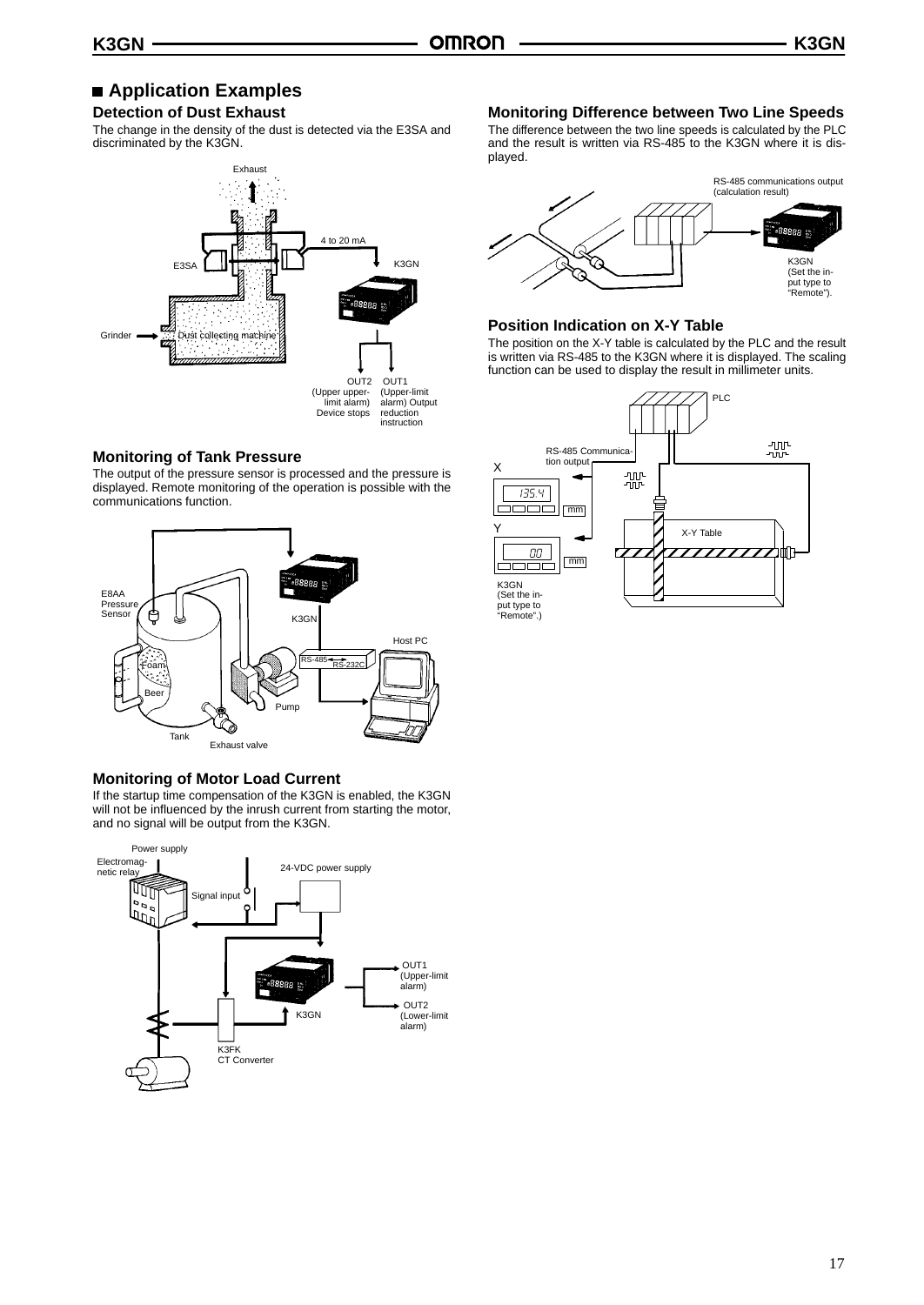### **Monitoring the Remaining Quantity of Soup**

The distance to the surface of the soup is detected with an ultrasonic sensor and, based on this distance, the K3GN displays the remaining quantity. When the remaining quantity of soup decreases to less than 20%, the K3GN lights the "Replenish" indicator.



# **Monitoring Number of Motor Revolutions**

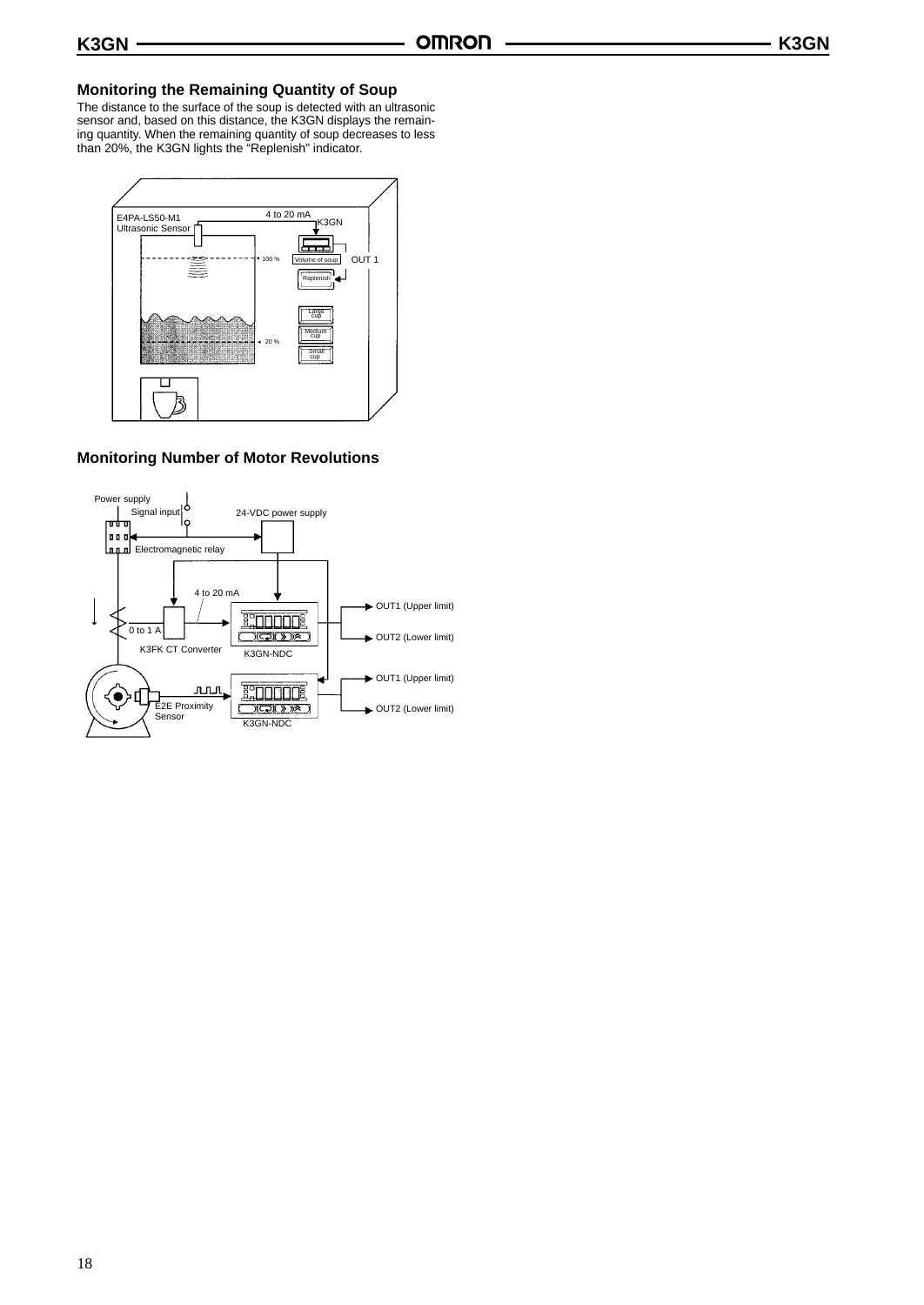# **Dimensions**

**Note:** All units are in millimeters unless otherwise indicated.



3.6 mm



# **WARNING !**

Do not touch the terminals while power is being supplied. Electrical shock may result. Also, do not touch the terminals with a screwdriver while power is being supplied. Electrical shock may result via the screwdriver.

Do not allow pieces of metal or wire clippings to enter the product. Electrical shock, fire, or malfunction may result.

# **Caution !**

Do not attempt to disassemble, repair, or alter the product. Electrical shock, fire, or malfunction may result.

Do not use the product where flammable or combustion gasses are present.

The service life of the output relays depends on the switching capacity and switching conditions. Consider the actual application conditions and use the product within the rated load and electrical service life.

Always maintain the load within ratings. Damage or burning may result if the ratings are exceeded.

Always maintain the power supply voltage within specifications. Damage or risk of fire may result if the specifications are exceeded.

Tighten the terminal screws securely. The recommended tightening torque is  $0.5$  N  $\bullet$  m. Loose screws may result in product failure or malfunction.

Perform correct setting of the product according to the application. Failure to do so may cause unexpected operation, resulting in damage to the unit or injury.

This product is not a safety device. Product failure may prevent operation of comparative outputs. Take safety measures, such as installing a separate monitoring system, to ensure safety and to prevent serious accidents caused by such failure, thus ensuring safety.

Observe the following precautions to ensure safety:

1. Do not connect anything to unused terminals.

- 2. Be sure to check each terminal for correct number and polarity before connection. Incorrect or reverse connection may damage or burn out internal components of the K3GN.
- 3. Do not use the product in locations subject to the following:
	- Dust or explosive gasses (e.g., sulfuric gas or ammonia gas).
	- Condensation or icing as a result of high humidity.
	- Outdoors or in direct sunlight.
	- Splashing liquid or oil atmosphere.
	- Direct radiant heat from heating equipment.
	- Extreme changes in temperature.
- 4. Do not block heat dissipation around the product, i.e., provide sufficient space for heat dissipation. Do not block the ventilation holes on the back of the product.
- 5. Do not use paint thinner for cleaning. Use commercially available alcohol.
- 6. Use a power supply meeting the power supply specifications of the K3GN. Be sure that the rated voltage is achieved within 2 s after turning ON the power.
- 7. Use the K3GN within the specified temperature and humidity ranges. When installing the K3GN in a panel, be sure that the temperature around the K3GN (not the temperature around the panel) does not exceed 55°C. If the K3GN is subject to radiant heat, be sure that the temperature of the surface of the K3GN exposed to the radiant heat does not exceed 55°C by providing a fan or other heat removal method.
- 8. Store the K3GN within the specified temperature and humidity ranges.
- Do not lay heavy objects on the product during use or storage. Doing so may deform or deteriorate the K3GN.
- 10.Conduct aging for 15 minutes min. after power is ON for correct measurement.

#### **Mounting**

Recommended panel thickness is 1 to 5 mm.

Insert the K3GN in the square cutout, insert the adapter from the back, and push the K3GN into the cutout as far as possible. Use